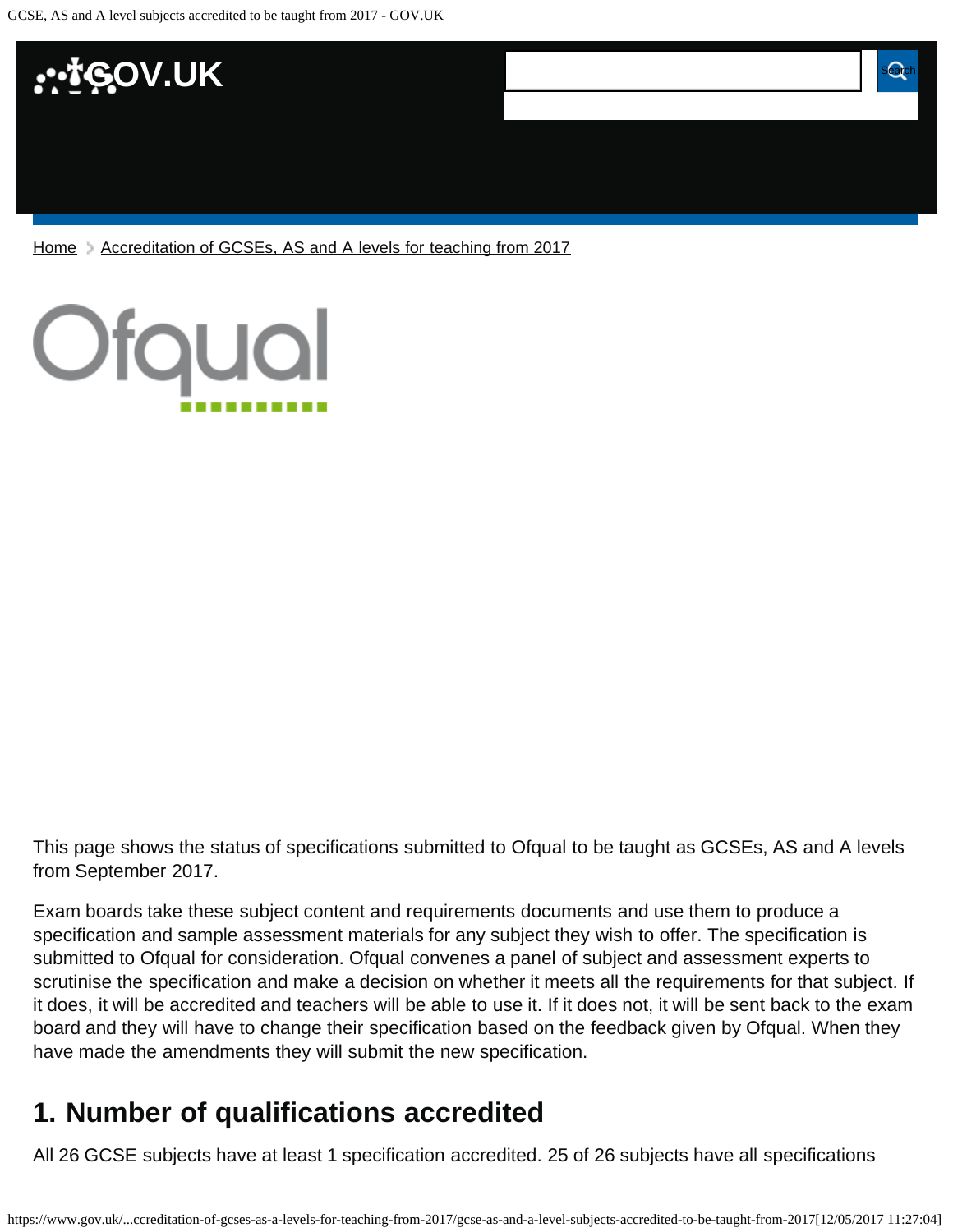accredited.

19 of 20 AS and A level subjects have at least 1 specification accredited. 17 of 20 subjects have all specifications accredited.

## <span id="page-1-0"></span>**2. Number of specifications accredited**

### **2.1 For teaching from 2017**

42 of 44 GCSE specifications have been accredited.

64 of 73 AS and A level specifications have been accredited.

### **2.2 For teaching from 2016**

In 2016 we [accredited 147 GCSE, AS and A level specifications.](https://www.gov.uk/government/publications/accreditation-of-gcses-as-a-levels-for-teaching-from-2016)

### **2.3 For teaching from 2015**

In 2015 we [accredited 122 GCSE, AS and A level specifications.](https://www.gov.uk/government/publications/new-gcses-as-and-a-levels-accredited-to-be-taught-from-2015)

## <span id="page-1-1"></span>**3. The accreditation process**

We have produced a [diagram of the accreditation process.](https://www.gov.uk/government/publications/your-qualification-our-regulation-gcse-as-and-a-level-reforms#attachment_1634078)

# <span id="page-1-2"></span>**4. Key information**

| <b>Entry</b>             | <b>Meaning</b>                                                                                                                                |
|--------------------------|-----------------------------------------------------------------------------------------------------------------------------------------------|
|                          | Specification accredited                                                                                                                      |
|                          | Exam board is not submitting a specification for this subject                                                                                 |
| 'submission due'         | The date the exam board is aiming to submit for accreditation                                                                                 |
| 'awaiting<br>submission' | We are awaiting a submission from the exam board but they have not indicated when we will receive it or the date they<br>indicated has passed |
| 'submission<br>received' | We have received a specification from the exam board and it is awaiting an accreditation decision                                             |

The submission dates are when we receive digital copies of assessment materials. Sometimes we can't begin a review until we receive related, printed materials. This is usually within 1 or 2 working days of a digital submission.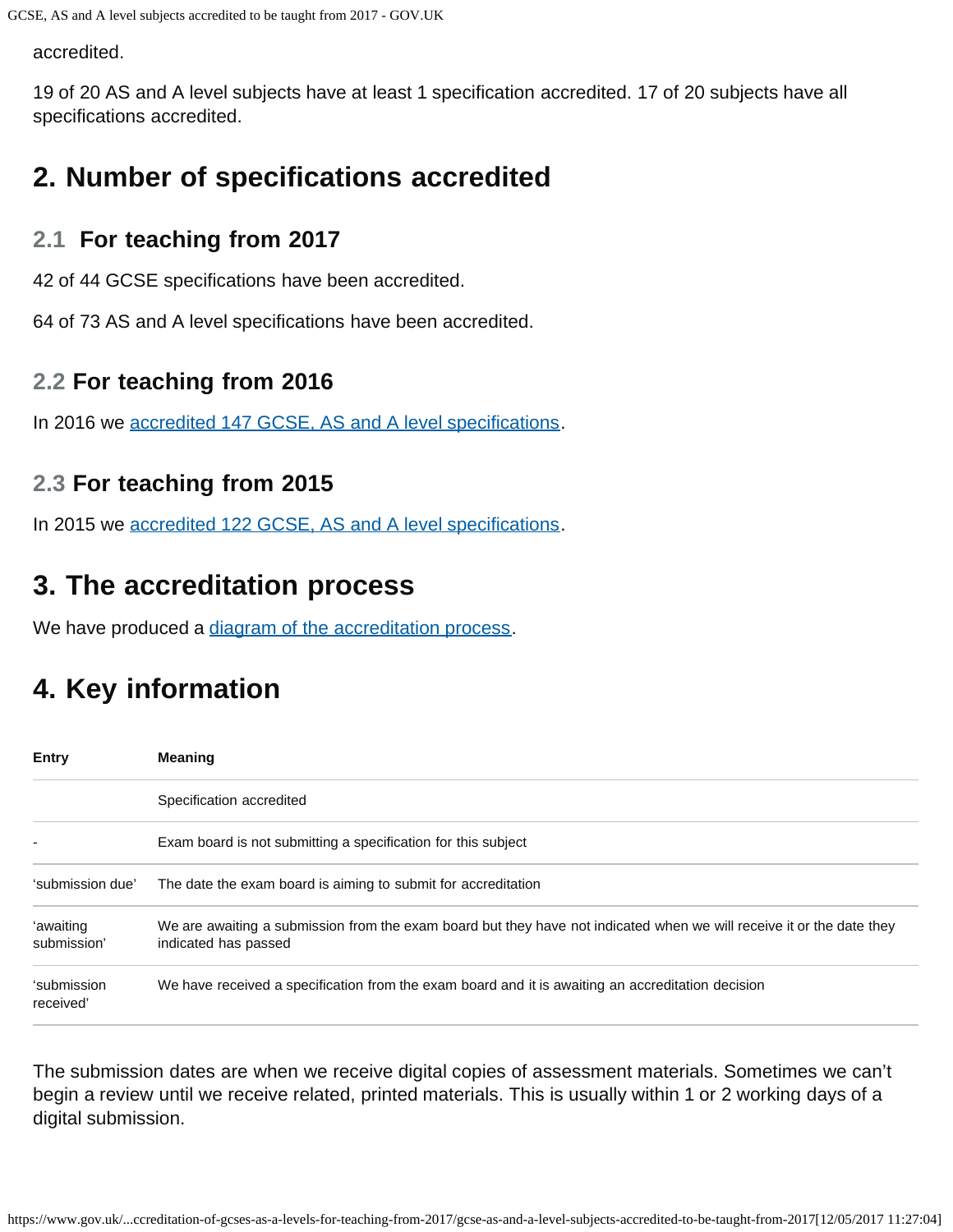## <span id="page-2-0"></span>**5. GCSEs**

| <b>Subject</b>                | <b>AQA</b>                               | <b>OCR</b>                        | Pearson<br>(Edexcel)     | <b>WJEC</b><br><b>Eduqas</b> |
|-------------------------------|------------------------------------------|-----------------------------------|--------------------------|------------------------------|
| GCSE ancient history          | $\overline{\phantom{a}}$                 |                                   | $\overline{\phantom{0}}$ |                              |
| <b>GCSE Arabic</b>            | $\overline{\phantom{a}}$                 | $\overline{\phantom{a}}$          |                          | ۰                            |
| GCSE astronomy                | ٠                                        | $\overline{\phantom{a}}$          |                          | ٠                            |
| <b>GCSE Bengali</b>           |                                          | ٠                                 | ÷,                       |                              |
| <b>GCSE</b> business          |                                          |                                   |                          |                              |
| <b>GCSE Chinese</b>           |                                          | $\overline{\phantom{a}}$          |                          | $\overline{\phantom{a}}$     |
| GCSE classical civilisation - |                                          |                                   | $\overline{\phantom{a}}$ | $\overline{\phantom{a}}$     |
| GCSE design &<br>technology   |                                          |                                   |                          |                              |
| GCSE economics                |                                          |                                   | $\overline{\phantom{a}}$ |                              |
| <b>GCSE</b> electronics       |                                          | $\qquad \qquad \blacksquare$      | ٠                        |                              |
| GCSE engineering              |                                          | $\overline{\phantom{a}}$          | $\overline{\phantom{a}}$ | $\overline{a}$               |
| <b>GCSE</b> film studies      | ٠                                        |                                   |                          |                              |
| GCSE geology                  | $\overline{\phantom{a}}$                 | $\overline{\phantom{a}}$          | $\overline{\phantom{a}}$ |                              |
| <b>GCSE Italian</b>           |                                          | $\qquad \qquad \blacksquare$      |                          |                              |
| <b>GCSE Japanese</b>          | ٠                                        | ٠                                 |                          |                              |
| GCSE media studies            | 3rd submission received 27 March<br>2017 | 4th submission due 17 May<br>2017 |                          |                              |
| GCSE modern Greek             | ٠                                        | $\overline{\phantom{a}}$          |                          | $\overline{\phantom{a}}$     |
| <b>GCSE</b> modern Hebrew     |                                          |                                   |                          |                              |
| GCSE PE (short course)        | $\overline{\phantom{a}}$                 |                                   |                          |                              |
| <b>GCSE Polish</b>            |                                          |                                   |                          |                              |
| GCSE psychology               |                                          |                                   |                          | $\overline{\phantom{0}}$     |
| GCSE Panjabi                  |                                          |                                   |                          |                              |
| <b>GCSE Russian</b>           |                                          |                                   |                          |                              |

https://www.gov.uk/...ccreditation-of-gcses-as-a-levels-for-teaching-from-2017/gcse-as-and-a-level-subjects-accredited-to-be-taught-from-2017[12/05/2017 11:27:04]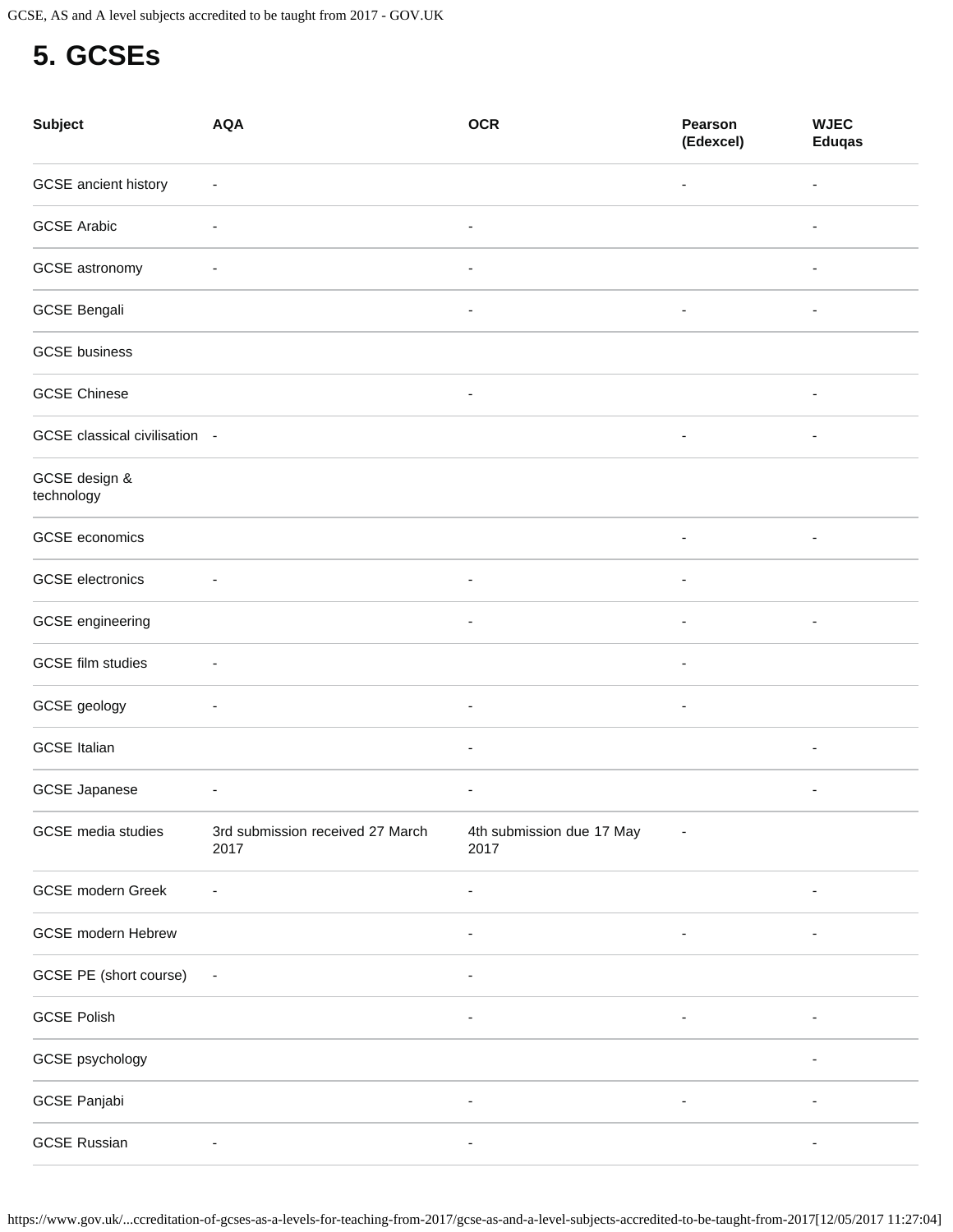GCSE, AS and A level subjects accredited to be taught from 2017 - GOV.UK

| GCSE sociology         | $\overline{\phantom{0}}$ | $\overline{\phantom{a}}$ |                          |
|------------------------|--------------------------|--------------------------|--------------------------|
| <b>GCSE</b> statistics | $\overline{\phantom{0}}$ |                          | $\overline{\phantom{0}}$ |
| <b>GCSE Urdu</b>       | $\overline{\phantom{a}}$ |                          | $\overline{\phantom{0}}$ |

# <span id="page-3-0"></span>**6. AS and A levels**

| <b>Subject</b>                                     | <b>AQA</b>                 | <b>OCR</b>               | <b>Pearson (Edexcel)</b>          | <b>WJEC</b><br><b>Eduqas</b> |
|----------------------------------------------------|----------------------------|--------------------------|-----------------------------------|------------------------------|
| Accounting: A level                                |                            | $\overline{\phantom{a}}$ | $\overline{\phantom{a}}$          |                              |
| Accounting: AS level                               |                            | $\overline{\phantom{a}}$ | $\overline{\phantom{a}}$          | ٠                            |
| Ancient history: A level                           | $\overline{\phantom{a}}$   |                          |                                   |                              |
| Ancient history: AS level                          | $\overline{\phantom{a}}$   |                          | L,                                |                              |
| Chinese: A level                                   | $\overline{\phantom{a}}$   | ۰                        |                                   |                              |
| Chinese: AS level                                  | $\overline{\phantom{a}}$   | $\overline{\phantom{a}}$ |                                   | ٠                            |
| Classical civilisation: A level                    | $\overline{\phantom{a}}$   |                          |                                   |                              |
| Classical civilisation: AS level                   | $\overline{\phantom{a}}$   |                          | ÷,                                | ÷                            |
| Design & technology: A level                       | Fashion & Textiles:        |                          |                                   |                              |
|                                                    | Product Design:            |                          |                                   |                              |
| Design & technology: AS level  Fashion & Textiles: |                            |                          |                                   |                              |
|                                                    | Product Design:            |                          |                                   |                              |
| Electronics: A level                               | $\overline{\phantom{a}}$   | $\overline{\phantom{a}}$ | $\overline{\phantom{a}}$          |                              |
| Electronics: AS level                              | -                          |                          |                                   |                              |
| Environmental science: A level                     |                            | $\overline{\phantom{a}}$ | ٠                                 | $\overline{\phantom{a}}$     |
| Environmental science: AS<br>level                 |                            |                          |                                   |                              |
| Film studies: A level                              |                            |                          | $\blacksquare$                    |                              |
| Film studies: AS level                             |                            |                          | $\overline{\phantom{a}}$          |                              |
| Further maths: A level                             | Awaiting 4th<br>submission | Spec A:<br>Spec MEI B:   | 5th submission due 16 May<br>2017 |                              |

https://www.gov.uk/...ccreditation-of-gcses-as-a-levels-for-teaching-from-2017/gcse-as-and-a-level-subjects-accredited-to-be-taught-from-2017[12/05/2017 11:27:04]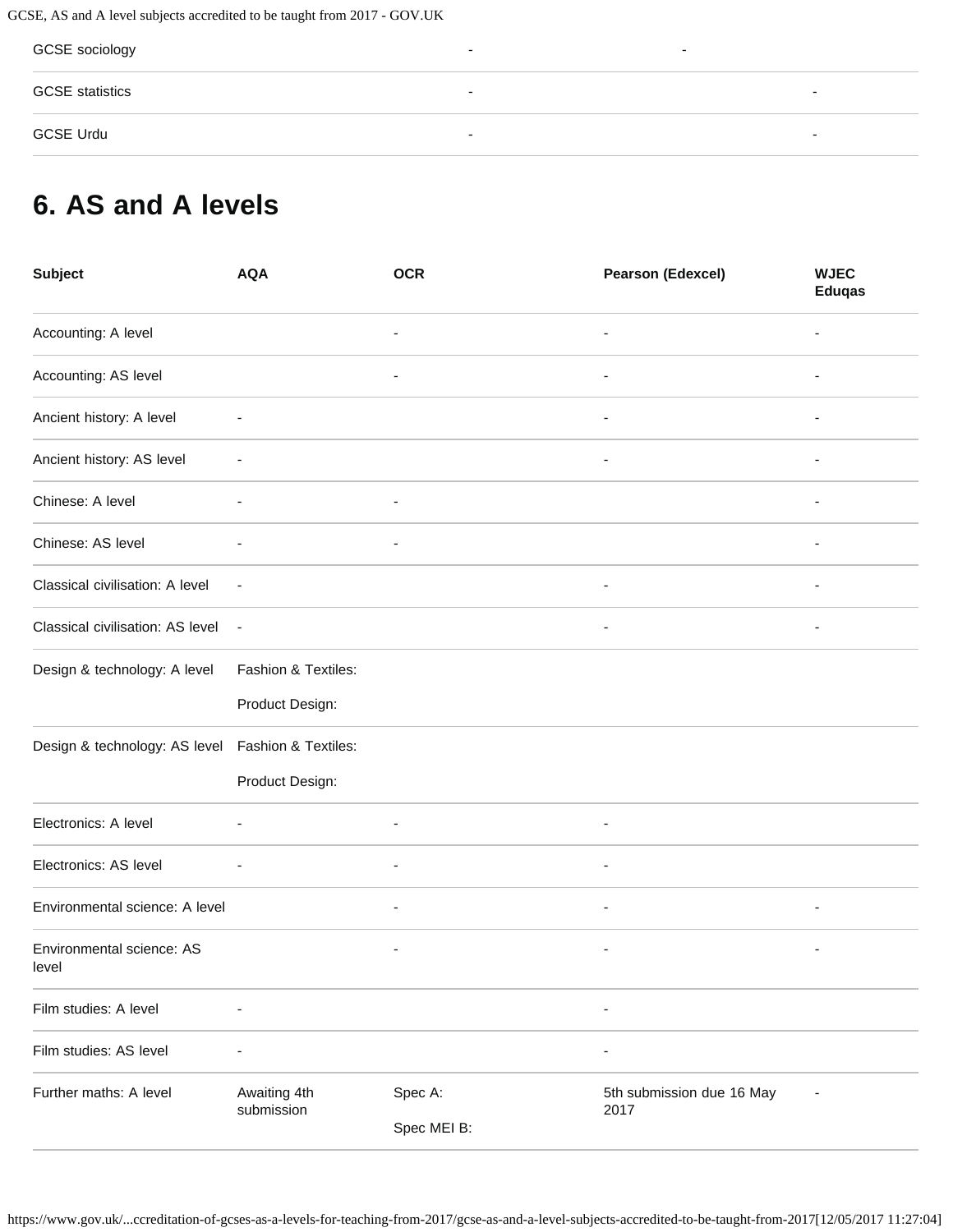GCSE, AS and A level subjects accredited to be taught from 2017 - GOV.UK

| Further maths: AS level    | Awaiting 4th<br>submission | Spec A:                           |                          |                          |
|----------------------------|----------------------------|-----------------------------------|--------------------------|--------------------------|
|                            |                            | Spec MEI B:                       |                          |                          |
| Geology: A level           | $\overline{\phantom{a}}$   |                                   | $\blacksquare$           |                          |
| Geology: AS level          | ٠                          |                                   | ٠                        |                          |
| History of art: A level    | ٠                          | $\overline{\phantom{a}}$          |                          | $\overline{\phantom{a}}$ |
| Italian: A level           | $\blacksquare$             | $\overline{\phantom{a}}$          |                          | $\blacksquare$           |
| Italian: AS level          | $\overline{\phantom{a}}$   | $\overline{\phantom{a}}$          |                          | $\overline{\phantom{a}}$ |
| Law: A level               |                            |                                   | ٠                        |                          |
| Law: AS level              |                            |                                   | $\overline{\phantom{a}}$ |                          |
| Maths: A level             |                            | Spec A:                           |                          |                          |
|                            |                            | Spec MEI B:                       |                          |                          |
| Maths: AS level            |                            | Spec A:                           |                          |                          |
|                            |                            | Spec MEI B:                       |                          |                          |
| Media studies: A level     | Awaiting 4th<br>submission | 4th submission due 26 May<br>2017 | $\overline{\phantom{a}}$ |                          |
| Media studies: AS level    | Awaiting 4th<br>submission | 4th submission due 12 May<br>2017 | $\overline{\phantom{a}}$ |                          |
| Music technology: A level  | $\overline{\phantom{a}}$   | ۰                                 |                          | $\overline{a}$           |
| Music technology: AS level | $\overline{\phantom{a}}$   | $\blacksquare$                    |                          |                          |
| Philosophy: A level        |                            |                                   |                          |                          |
| Philosophy: AS level       |                            |                                   | ٠                        |                          |
| Politics: A level          |                            | $\overline{\phantom{a}}$          |                          |                          |
| Politics: AS level         |                            | $\overline{\phantom{a}}$          |                          | $\overline{a}$           |
| Russian: A level           |                            |                                   |                          |                          |
| Russian: AS level          |                            |                                   |                          |                          |
| Statistics: A level        |                            |                                   | Awaiting 2nd submission  |                          |
| Statistics: AS level       |                            |                                   | Awaiting 2nd submission  |                          |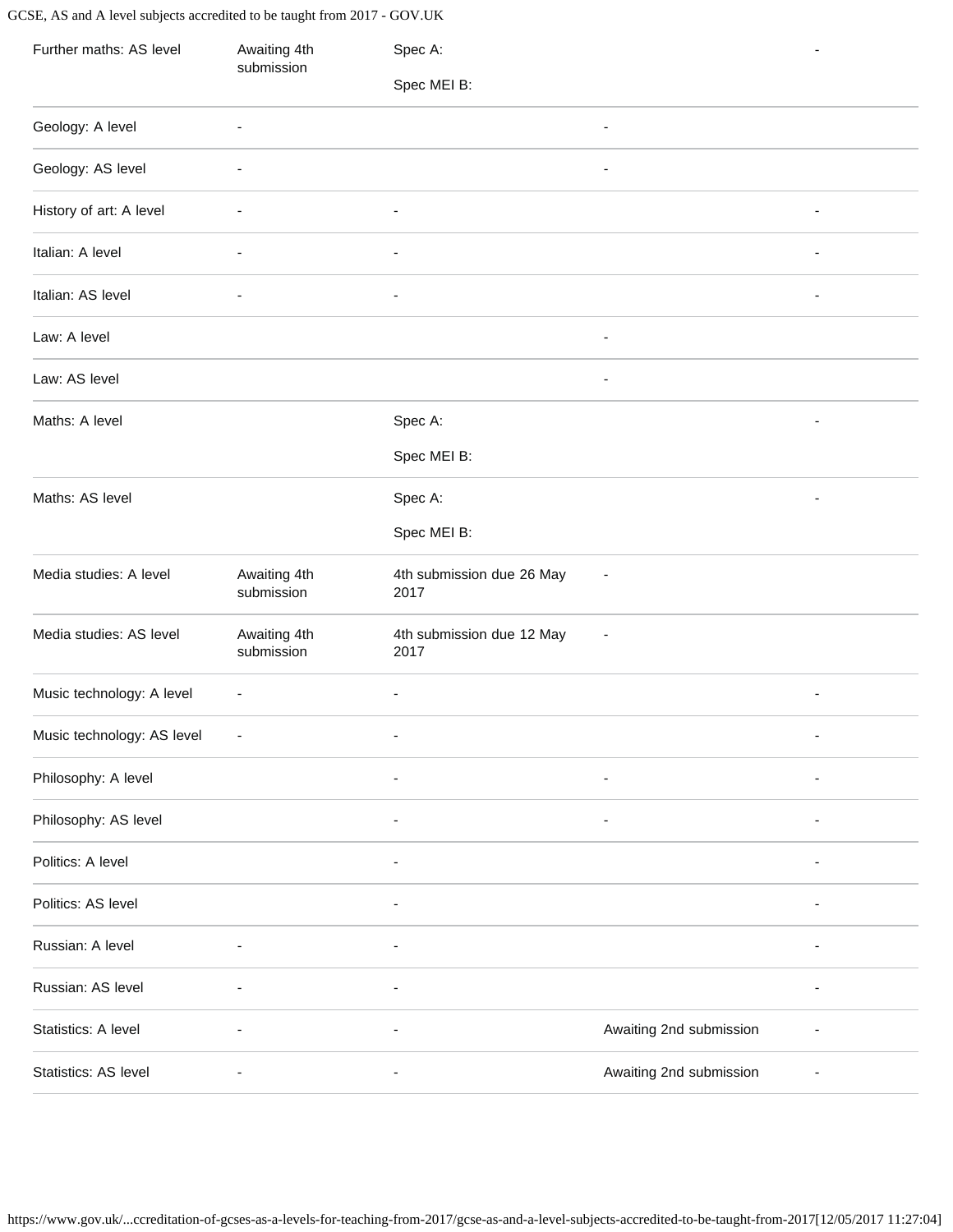Is there anything wrong with this page?

### **Services and information**

**[Benefits](https://www.gov.uk/browse/benefits)** 

[Births, deaths, marriages and care](https://www.gov.uk/browse/births-deaths-marriages)

[Business and self-employed](https://www.gov.uk/browse/business)

[Childcare and parenting](https://www.gov.uk/browse/childcare-parenting)

[Citizenship and living in the UK](https://www.gov.uk/browse/citizenship)

[Crime, justice and the law](https://www.gov.uk/browse/justice)

[Disabled people](https://www.gov.uk/browse/disabilities)

[Driving and transport](https://www.gov.uk/browse/driving)

[Education and learning](https://www.gov.uk/browse/education)

[Employing people](https://www.gov.uk/browse/employing-people)

[Environment and countryside](https://www.gov.uk/browse/environment-countryside)

[Housing and local services](https://www.gov.uk/browse/housing-local-services)

[Money and tax](https://www.gov.uk/browse/tax)

[Passports, travel and living abroad](https://www.gov.uk/browse/abroad)

[Visas and immigration](https://www.gov.uk/browse/visas-immigration)

[Working, jobs and pensions](https://www.gov.uk/browse/working)

#### **Departments and policy**

[How government works](https://www.gov.uk/government/how-government-works)

**[Departments](https://www.gov.uk/government/organisations)** 

**[Worldwide](https://www.gov.uk/government/world)** 

**[Policies](https://www.gov.uk/government/policies)** 

**[Publications](https://www.gov.uk/government/publications)** 

**[Announcements](https://www.gov.uk/government/announcements)** 

[Help](https://www.gov.uk/help) [Cookies](https://www.gov.uk/help/cookies) [Contact](https://www.gov.uk/contact) [Terms and conditions](https://www.gov.uk/help/terms-conditions) [Rhestr o Wasanaethau Cymraeg](https://www.gov.uk/cymraeg) Built by the [Government Digital Service](https://www.gov.uk/government/organisations/government-digital-service)